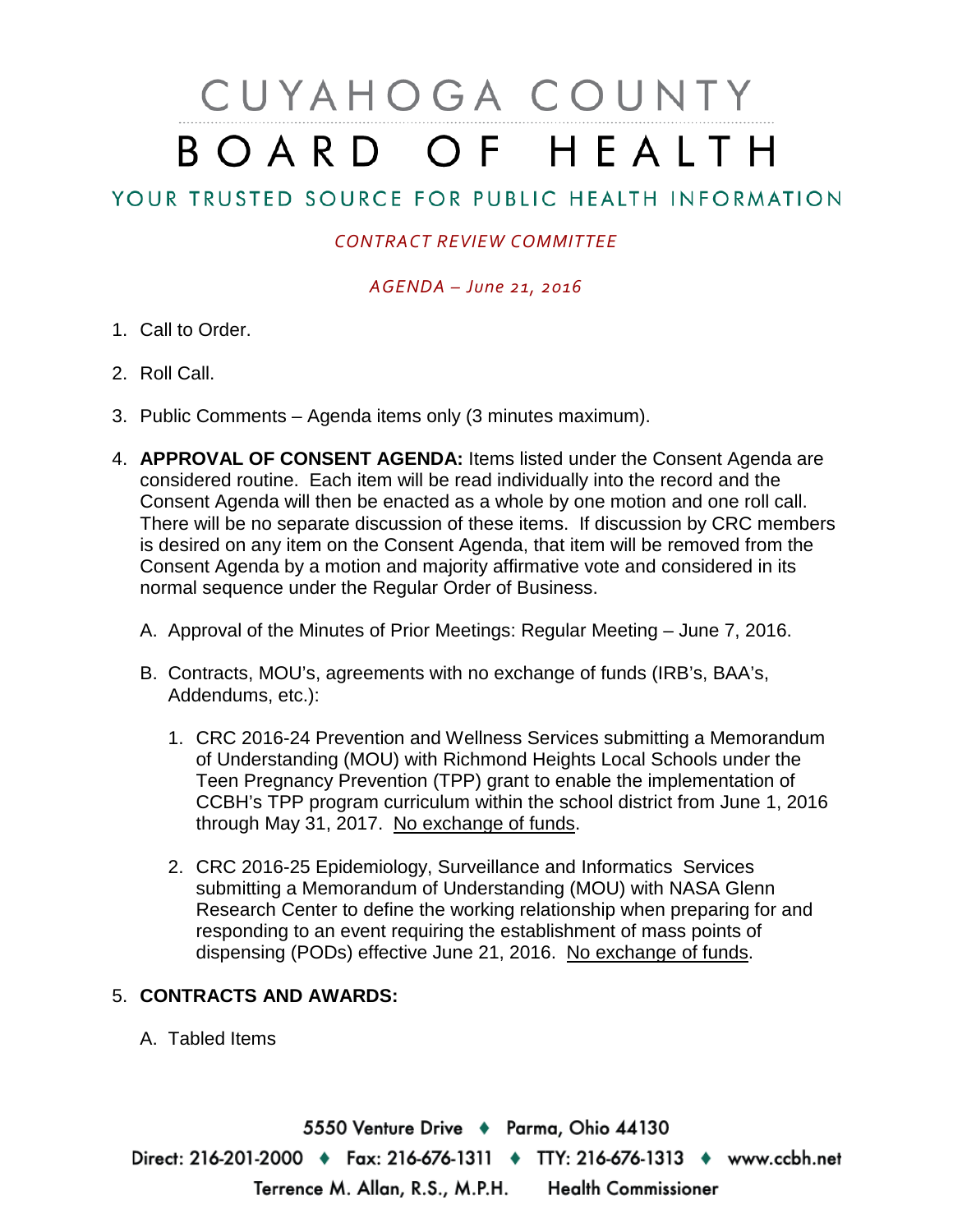None

- B. New Items For Review
	- 1. Bid/Quote Openings
		- a. CRC 2016-26 1581 & 1583 Larchmont Ave. Up & Down Lakewood, OH 44107
	- 2. Expenditures: Contracts up to \$25,000
		- a. CRC 2016-27 Prevention and Wellness Services submitting a contract with Radio One under the Racial and Ethnic Approaches to Community Health (REACH) grant for advertising services from July 4, 2016 through September 11, 2016. Amount to be paid to Radio One is not to exceed \$14,500.00.

Purpose: To implement a radio ad campaign that will be run on stations that reach the targeted population of the REACH grant to promote HIP-Cuyahoga and encourage participation in the HIP-Cuyahoga Community Day event being held in September 2016.

Funding Source: 100% reimbursable through the FY2016 REACH grant.

b. CRC 2016-28 Prevention and Wellness Services submitting an addendum to the contract with Case Western Reserve University (CWRU) (Resolution 2015-123) under the Child and Family Health Services (CFHS) grant to extend the contract period from June 30, 2016 to September 30, 2016 and increase the amount paid to CWRU from \$90,000.00 to \$112,500.00.

Purpose: For the continuation of grant deliverables through the extension period funded by ODH for the FY2016 CFHS grant year that was Board approved on April 27, 2016.

Funding Source: 100% reimbursable through the FY2016 CFHS grant.

c. CRC 2016-29 Prevention and Wellness Services submitting an addendum to the contract with Muquit Sabur (Resolution 2015-161) under the Prevent Premature Fatherhood (PPF) grant to decrease the amount paid to Muquit Sabur from \$2,000.00 to \$1,750.00.

5550 Venture Drive + Parma, Ohio 44130 Direct: 216-201-2000 ♦ Fax: 216-676-1311 ♦ TTY: 216-676-1313 ♦ www.ccbh.net Terrence M. Allan, R.S., M.P.H. Health Commissioner